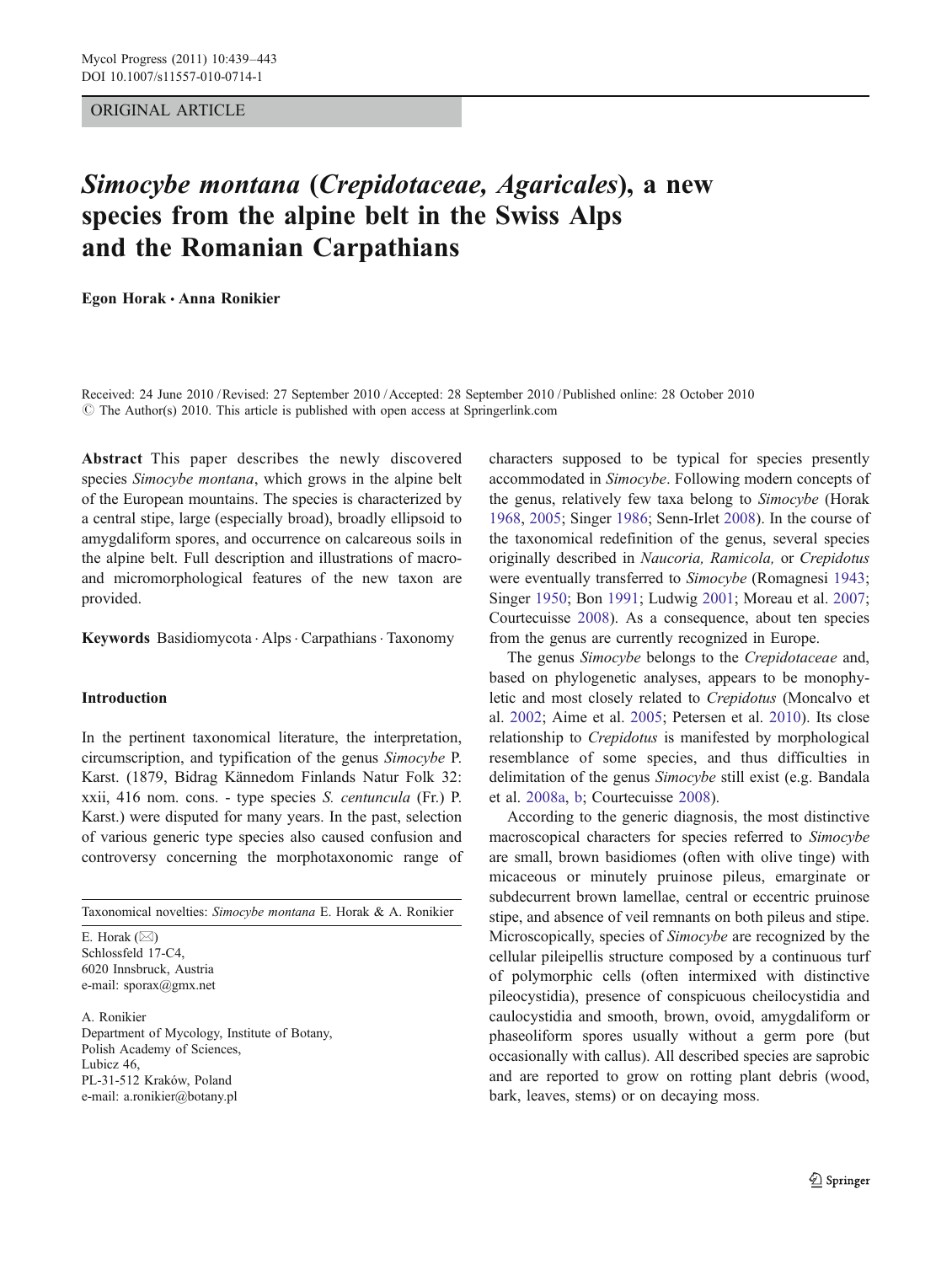Confirmed records of Simocybe are relatively scarce. The most comprehensive contributions were published for the following geographical regions: North America (Murrill [1912](#page-4-0); Redhead and Cauchon [1989;](#page-4-0) Horak and Miller [1997\)](#page-4-0), neotropical South America (Singer [1973\)](#page-4-0), Southeast Asia (Horak [1980c](#page-4-0), Borneo; Horak [1980b,](#page-4-0) Papua New Guinea), and Australasia (Horak [1980a](#page-4-0), New Zealand; Horak [1980c](#page-4-0), Australia).

The ecological-geographical range of localities for Simocybe records spans tropical-subtropical regions to arctic-alpine habitats and rarely also to localities at high latitudes in the Arctic and Antarctic.

The European species of Simocybe are keyed out and/or monographed by Reid ([1984](#page-4-0)), Watling and Gregory [\(1989](#page-4-0)), Bon [\(1992](#page-4-0)), Senn-Irlet [\(1995](#page-4-0), [2008\)](#page-4-0), Ludwig [\(2001](#page-4-0)) and Horak [\(2005](#page-4-0)). Because these works do not include the revision of the recently described species, a detailed and updated European monograph of the genus is greatly needed.

The aim of the present paper is to describe a newly discovered species of *Simocybe* growing in the alpine belt of the European mountains.

### Material and methods

Specimens were collected in the alpine zone of the Swiss Alps and the Romanian Carpathians. Macromorphological characters were described from specimens in fresh condition. The colour picture was taken in the field. The description provided below is based on specimens collected in the Alps and in the Romanian Carpathians. Colour codes in macroscopical description refer to Kornerup and Wanscher [\(1965\)](#page-4-0). For the analysis of microscopical characters (pileipellis, stipitipellis and lamellar edges), fragments taken from exsiccata were rehydrated in destilled water and subsequently mounted in 4% KOH and Congo Red. Voucher material is kept in Herbarium ZT (Zurich, Switzerland) and Herbarium KRAM (Cracow, Poland).

#### Taxonomy

Simocybe montana E. Horak & A. Ronikier, spec. nov. MycoBank no.: MB 518917

Figures [1](#page-2-0)–[8](#page-2-0).

Etymology—montanus (Lat.), belonging to the mountains. Pileus (8)10-12 mm, primo convexus (vel subumbonatus) dein applanato-depressus, ochraceoargillaceus vel aureobrunneus, pallide olivaceo tinctu, opacus, hygrophanicus, siccus, minute micaceus vel innate fibrillosus, marginem versus substriatus. Lamellae 16-24, 3(7) lamellulae, adnatae, emarginatae vel subdecurrentes, pallide argillaceobrunneae, albofimbriatae. Stipes 8-18×1- 1.5 mm, centralis, cylindricus, pileo concolor vel pallidior, ad apicem minute pruinosus, basim versus fibrillis concoloribus obtectus, siccus. Velum nullum. Caro concolor, immutabilis. Odor saporque aciduli vel nulli. Sporae in cumulo fuscobrunneae. Sporae  $(8.5)9-11\times(5.5)6-7(7.5)$  μm, late ellipsoideae, vel amygdaliformes, brunneae, leves. Basidia 26-32×7-8 μm, 4-sporigera, fibulata. Cheilocystidia  $(30)40-55(60) \times 4-7$  μm, polymorphica, ex clavato fusoidea, rare bifurcata, hyalinia. Pleurocystidia nulla. Caulocystidia  $25-55\times5-8$  μm, cheilocystidiis similia. Pileipellis ex cellulis clavatis vel fusoideis hymenidermium formantibus, rare bifurcatis, pigmento brunneo incrustatis. Fibulae praesentes. Holotypus E. Horak 1334 (ZT).

Pileus (8)10-12 mm, at first convex (occasionally with inconspicuous, blunt umbo) soon becoming expanded with weakly depressed centre, beige-ochre-brown, golden yellow-brown or orange-brown with pale olive tint (5EF7) when moist, opaque, hygrophanous, changing to pale ochre-fawn on drying, weakly striate towards margin, dry, minutely micaceous or innately fibrillose, veil remnants absent (Figs. [1](#page-2-0), [7,](#page-2-0) [8\)](#page-2-0). Lamellae 16-24 reaching stipe, 3(7) lamellulae, rather distant, adnate, emarginate or subdecurrent, ventricose in aged specimens, pale beige-brown (occasionally with faint olive tinge), whitish or darker edges fimbriate or crenate. Stipe 8-18×1-1.5 mm, central, cylindrical, terete, concolorous or paler as pileus, upper half minutely pruinose, smooth or appressed fibrillose towards base, dry, solitary, solid becoming fistulose in age, veil remnants absent. Context concolorous or paler as pileus, unchanging on exposure. Odor not distinctive or acidulous. Taste like odor. Chemical reaction on pileus: KOH negative.

Spore print (dark) brown. Spores  $(8.5)9-11\times(5.5)6-7$ (7.5)  $\mu$ m, Q=1.3-1.6, broadly ellipsoid or amygdaliform, brown, smooth, wall often thickened (up to  $1 \mu$ ), occasionally with callus (obscure germ pore) at apex (Fig. [2\)](#page-2-0). Basidia 26-32×7-8  $\mu$ m (4-spored), clamped; 30-36×7-8 (2-spored) (Fig. [3](#page-2-0)). Cheilocystidia (30)40-55(60) $\times$ 4-7  $\mu$ m, polymorphic, shape ranging from slender clavate to slender fusoid, occasionally forked, thin-walled, hyaline (Fig. [4\)](#page-2-0). Pleurocystidia absent. Caulocystidia 25-55×5-8 μm, polymorphic, shape like cheilocystidia but apex often capitate (up to 13 μm diam. at capitate apex), thin-walled, hyaline (Fig. [5\)](#page-2-0). Pileipellis a hymeniderm composed of a layer of clavate or vesiculose cells, occasionally forked or constricted, walls thin, strongly incrusted with brown pigment (Fig. [6](#page-2-0)). Oleiferous hyphae absent. Clamp connections present.

Habitat/Substrate Saprobic. On bare soil (in snow bed) among Salix herbacea (E. Horak 1334, ZT, holotype), on bare soil among Salix herbacea, Dryas octopetala, and Carex firma (E. Horak 2280, ZT), or on sandy soil among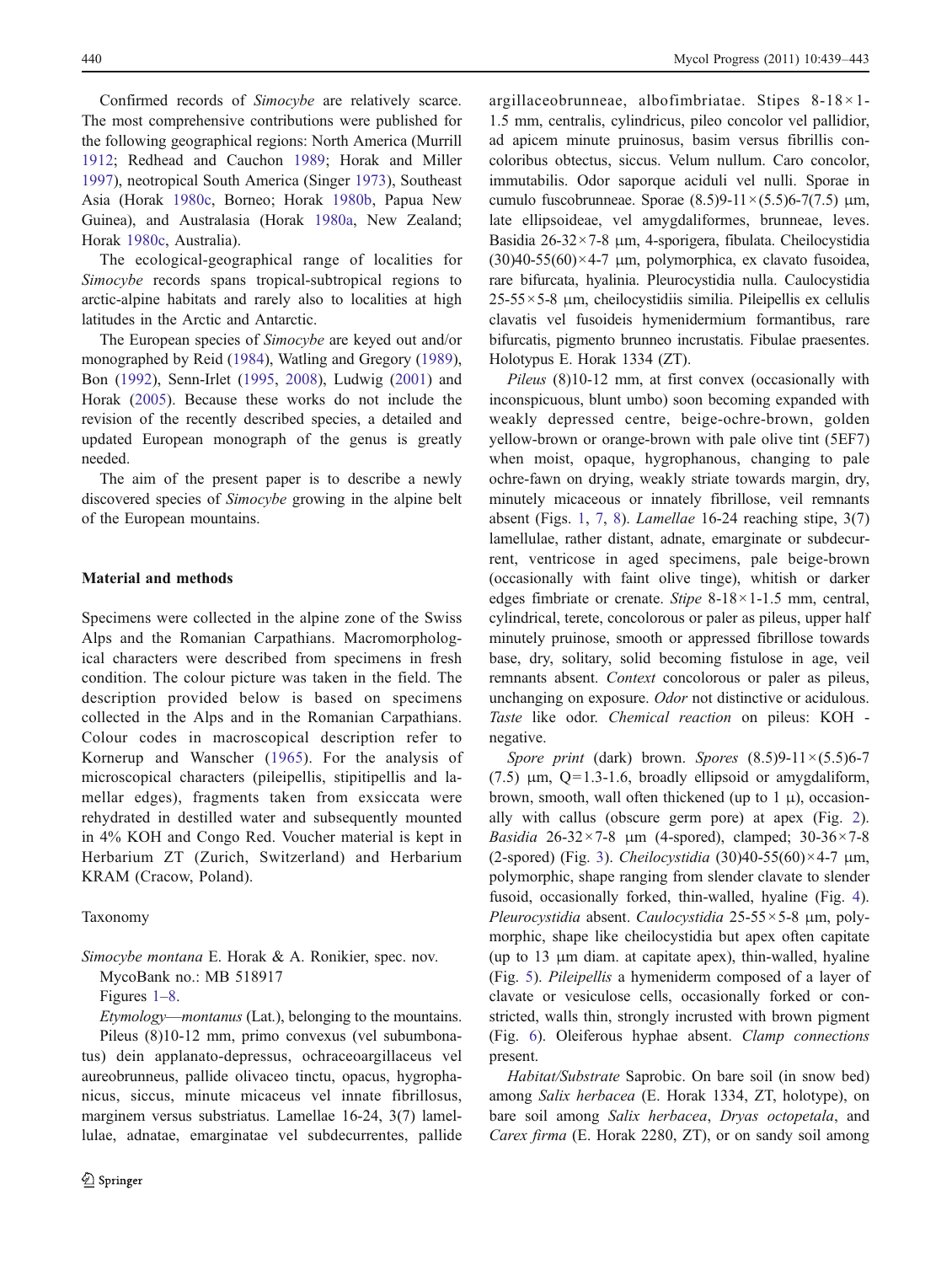<span id="page-2-0"></span>Figs. 1–7 Simocybe montana, sp. nov. 1–7 (holotype, E. Horak 1334, ZT): 1 Basidiomes (nat. size, bar=20 mm). 2 Basidiospores ( $\times$ 2000, bar=10 μm). 3 Basidia (4-spored and 2-spored,  $\times$ 1000, bar=20  $\mu$ m). 4 Cheilocystidia (×1000, bar=20 μm). 5 Caulocystidia ( $\times$ 500, bar=40 µm). 6 Pileipellis (×500, bar=40 μm). 7 Basidiomes (E. Horak 2280, ZT, nat. size, bar=20 mm)



![](_page_2_Picture_3.jpeg)

moss and Polygonum viviparum (KRAM F-46739). All three records were gathered on dolomite, limestone, or limestone conglomerates.

Phenology September (Swiss Alps), end of July (Romanian Carpathians).

Specimens examined Romania, Judeţul Dâmboviţa, Southern Carpathians, Munţii Bucegi, near the refuge hut Cabana Babele, N 45°24'22", E 25°28'21", 2200 m alt., on sandy soil in alpine meadow among moss and Polygonum viviparum, on limestone conglomerate, 31 Jul. 2006, leg. A. Ronikier, M. Ronikier and H. Knudsen (KRAM F-46739, E. Horak 13199, ZT). Switzerland, GR, Val S-charl, Costainas, 2480 m alt., in swampy soil under Salix herbacea, snow bed, on dolomite (limestone), 8 Sep. 1981, leg. E. Horak 1334 (ZT, holotype); GR, Ofen Pass, Fig. 8 Simocybe montana, sp. nov. (KRAM F-46739, bar=10 mm) NW of Munt de la Bescha, Chaslot, 2400 m alt., in bare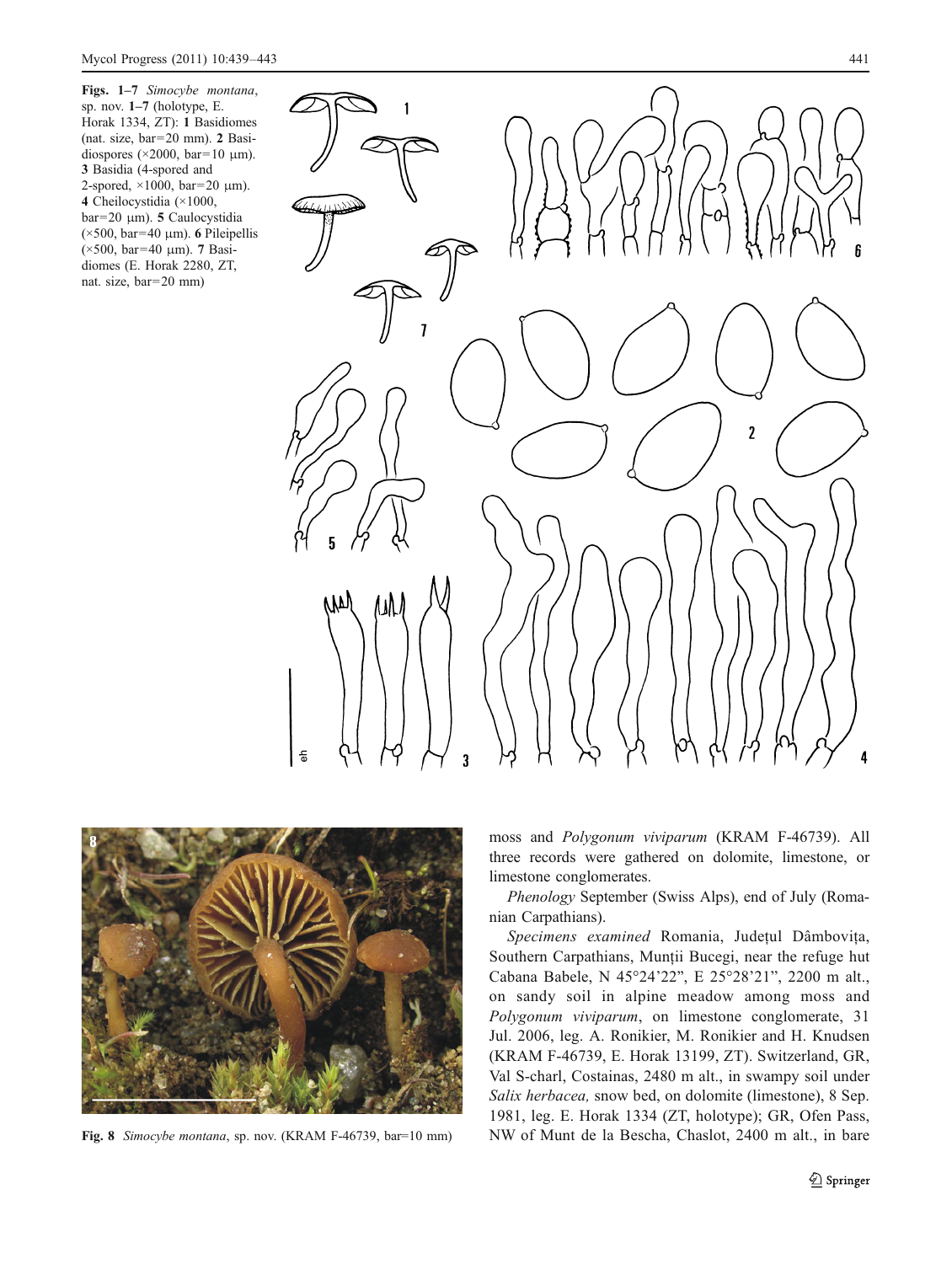<span id="page-3-0"></span>soil under Salix herbacea, Dryas octopetala and Carex firma, on dolomite (limestone), 7 Sep. 1983, leg. E. Horak 2280 (ZT).

Distribution Switzerland (type), Romania.

## Discussion

In the field, the basidiomes of Simocybe montana can be mistaken for species from several other genera with brown spore print. The most comprehensive publications on the European arctic-alpine species of Agrocybe, Alnicola, Inocybe, or Tubaria (Favre [1955](#page-4-0); Senn-Irlet [1987](#page-4-0); Contú [1993](#page-4-0); Bon [1997;](#page-4-0) Ferrari [2006](#page-4-0); Jamoni [2008](#page-4-0)) were examined for any indication of Simocybe montana, but none was found. Other relevant literature on arctic-alpine agarics was consulted in order to find references of (possibly misidentified) taxa that could be contaxic with Simocybe montana. This careful search of descriptive data demonstrated that none of the suspected records could represent a "cryptic" collection of S. montana, including e.g. Agaricus lapponicus Fr. (Rostrup [1894;](#page-4-0) Ferdinandsen [1910](#page-4-0), both from NE- and E-Greenland), Naucoria macro-spora J.E. Lange (Møller [1945,](#page-4-0) from the Faeroes; Kobayasi et al. [1971](#page-4-0), from W-Greenland), Naucoria arctica Lebedeva (Lebedeva [1927](#page-4-0), from northern Siberia), or Naucoria bellotiana Berk. (Berkeley [1878](#page-4-0), from Bellot Island, NE-Canada).

The following combination of characters distinguish Simocybe montana from all other species in the genus: central stipe, relatively large and broad,  $(8.5)9-11\times(5.5)6-7$ (7.5)  $\mu$ m, (Q=1.3-1.6), broadly ellipsoid to amygdaloid spores that are never phaseoliform, and occurrence on bare (calcareous) soil above timberline in alpine habitat.

Representatives of the genus Simocybe were also reported in several localities in western Antarctica. One species, S. antarctica Pegler, was found growing on decaying moss. Macroscopically, the small, *Crepidotus*-like basidiomes of *S*. antarctica (Pegler et al. [1980](#page-4-0); Horak, unpubl.) are remarkable due to the cyphelloid habitat with the absent or reduced lateral stipe. This is another species in the genus exclusively recorded from habitats with cold climate.

Among the European representatives of Simocybe, two ecologically differentiated groups of species can be recognized. One group consists of fungi associated with wood of mostly deciduous trees and includes the following species: S. centunculus (Fr.: Fr.) Singer (incl. var. obscura (Romagn.) Singer), S. coniophora (Romagn.) Watling, S. geraniolens (Clowez & G. Díaz) E. Ludwig, S. haustellaris (Fr.: Fr.) Watling [=S. rubi (Berk.) Singer] and S. sumptuosa (P.D. Orton) Singer.

The second group includes species associated with nonwoody plant remnants or occurring on soil, e.g. S. *laevigata*  (J. Favre) P.D. Orton (incl. var. maritima Bon) associated with decaying sedges, S. arciensis (Contú) P.-A. Moreau & C. Lavoise, a species growing on Juncus and possessing spores with a small germ pore (Moreau et al. [2007\)](#page-4-0) and S. reducta (Fr.: Fr.) P. Karst., a very rare species that can be found among grasses, on soil or rarely also on wood. The newly described S. montana belongs to the second group, but it appears to occur on bare soil and is probably not associated with plant remnants.

So far, only three species of Simocybe have been recorded in arctic-alpine sites in the northern hemisphere: Simocybe haustellaris (Fr.: Fr.) Watling from southern Greenland (Elborne and Knudsen [1990](#page-4-0); Senn-Irlet [1991\)](#page-4-0), S. laevigata (J. Favre) P.D. Orton (=S. centunculus var. laevigata (J. Favre) Senn-Irlet) from the French Alps (Kühner and Lamoure [1986\)](#page-4-0) and S. montana from the Swiss Alps and the Carpathian Mountains in Romania. The first two species are widespread in Europe and are not restricted to arctic-alpine regions. S. haustellaris is associated with wood of deciduous trees (e.g. Horak [2005](#page-4-0); Senn-Irlet [2008](#page-4-0)) and its presence in Greenland is limited to the southernmost subarctic region, the area where trees (Betula pubescens) have their northernmost localities. S. laevigata occurs at the base of sedges and has been found in moist localities (Trichophoretum caespitosum, Kühner and Lamoure [1986](#page-4-0)). To date, Simocybe montana is exclusively known from the alpine belt and it may represent a typical arctic-alpine species. The three aforementioned collections were found on calcareous bedrock, and accordingly the species may be considered to be calciphilous. More records are needed, however, to characterize the specific ecological and biogeographical properties of S. montana.

Acknowledgments The research was partly supported by the Polish Ministry of Science and Higher Education (grants no. 2P04C 086 30 and N N303 308237).

Open Access This article is distributed under the terms of the Creative Commons Attribution Noncommercial License which permits any noncommercial use, distribution, and reproduction in any medium, provided the original author(s) and source are credited.

#### References

- Aime MC, Vilgalys R, Miller OK Jr (2005) The Crepidotaceae (Basidiomycota, Agaricales): phylogeny and taxonomy of the genera and revision of the family based on molecular evidence. Amer J Bot 92(1):74–82
- Bandala VM, Montoya L, Esteve-Raventós F (2008a) Crepidotus eucalyptinus and Simocybe haustellaris: two uncommon species found in Central Spain. Mycotaxon 104:369–384
- Bandala VM, Esteve-Raventós F, Montoya L (2008b) Two remarkable brown-spored agarics from Spain: Simocybe parvispora sp. nov. and Crepidotus ibericus comb. nov. Sydowia 60(2):181–196